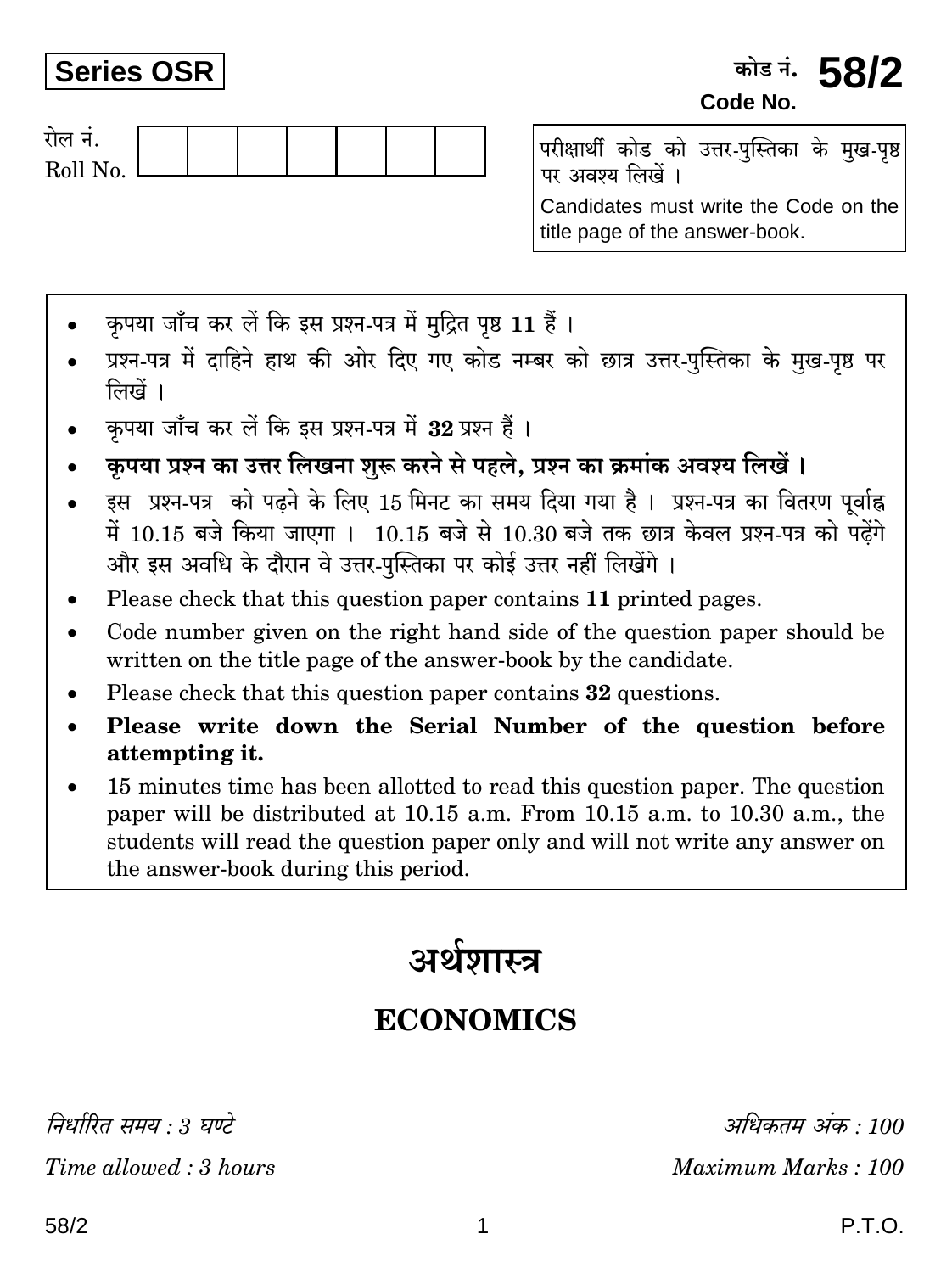#### सामान्य निर्देश:

- दोनों खण्डों के **सभी** प्रश्न अनिवार्य हैं ।  $(i)$
- प्रत्येक प्रश्न के निर्धारित अंक उसके सामने दिए गए हैं ।  $(ii)$
- प्रश्न संख्या 1 5 तथा 17 21 अति लघूत्तरात्मक प्रश्न हैं. जिनमें प्रत्येक का 1 अंक है ।  $(iii)$ इनका प्रत्येक का उत्तर **एक वाक्य** में ही अपेक्षित है ।
- प्रश्न संख्या 6 10 और 22 26 लघुत्तरात्मक प्रश्न हैं, जिनमें प्रत्येक के 3 अंक हैं ।  $(iv)$ प्रत्येक का उत्तर सामान्यतः 60 शब्दों से अधिक नहीं होना चाहिए ।
- प्रश्न संख्या 11 13 और 27 29 भी लघत्तरात्मक प्रश्न हैं. जिनमें प्रत्येक के 4 अंक हैं ।  $(v)$ प्रत्येक का उत्तर सामान्यतः 70 शब्दों से अधिक नहीं होना चाहिए ।
- प्रश्न संख्या 14 16 और 30 32 व्याख्यात्मक उत्तर वाले प्रश्न हैं. जिनमें प्रत्येक के  $(vi)$ 6 अंक हैं । प्रत्येक का उत्तर सामान्यतः 100 शब्दों से अधिक नहीं होना चाहिए ।
- तारांकित (\*) प्रश्न मुल्याधारित प्रश्न हैं ।  $(vii)$
- (viii) उत्तर संक्षिप्त तथा तथ्यात्मक होने चाहिए तथा यथासंभव ऊपर दी गई सीमा के अंतर्गत ही तिए जाने चाहिए ।

#### **General Instructions:**

- $(i)$ All questions in both the sections are compulsory.
- $(ii)$ Marks for questions are indicated against each.
- $(iii)$ Questions No.  $1 - 5$  and  $17 - 21$  are very short-answer questions carrying 1 mark each. They are required to be answered in **one sentence** each.
- Questions No.  $6 10$  and  $22 26$  are short-answer questions carrying  $(iv)$ 3 marks each. Answers to them should normally not exceed 60 words each.
- $(v)$ Questions No. 11 – 13 and 27 – 29 are also short-answer questions carrying 4 marks each. Answers to them should normally not exceed 70 words each.
- Questions No.  $14 16$  and  $30 32$  are long-answer questions  $(vi)$ carrying 6 marks each. Answers to them should normally not exceed 100 words each.
- Questions marked star  $(*)$  are value-based questions.  $(vii)$
- (viii) Answers should be brief and to the point and the above word limits should be adhered to as far as possible.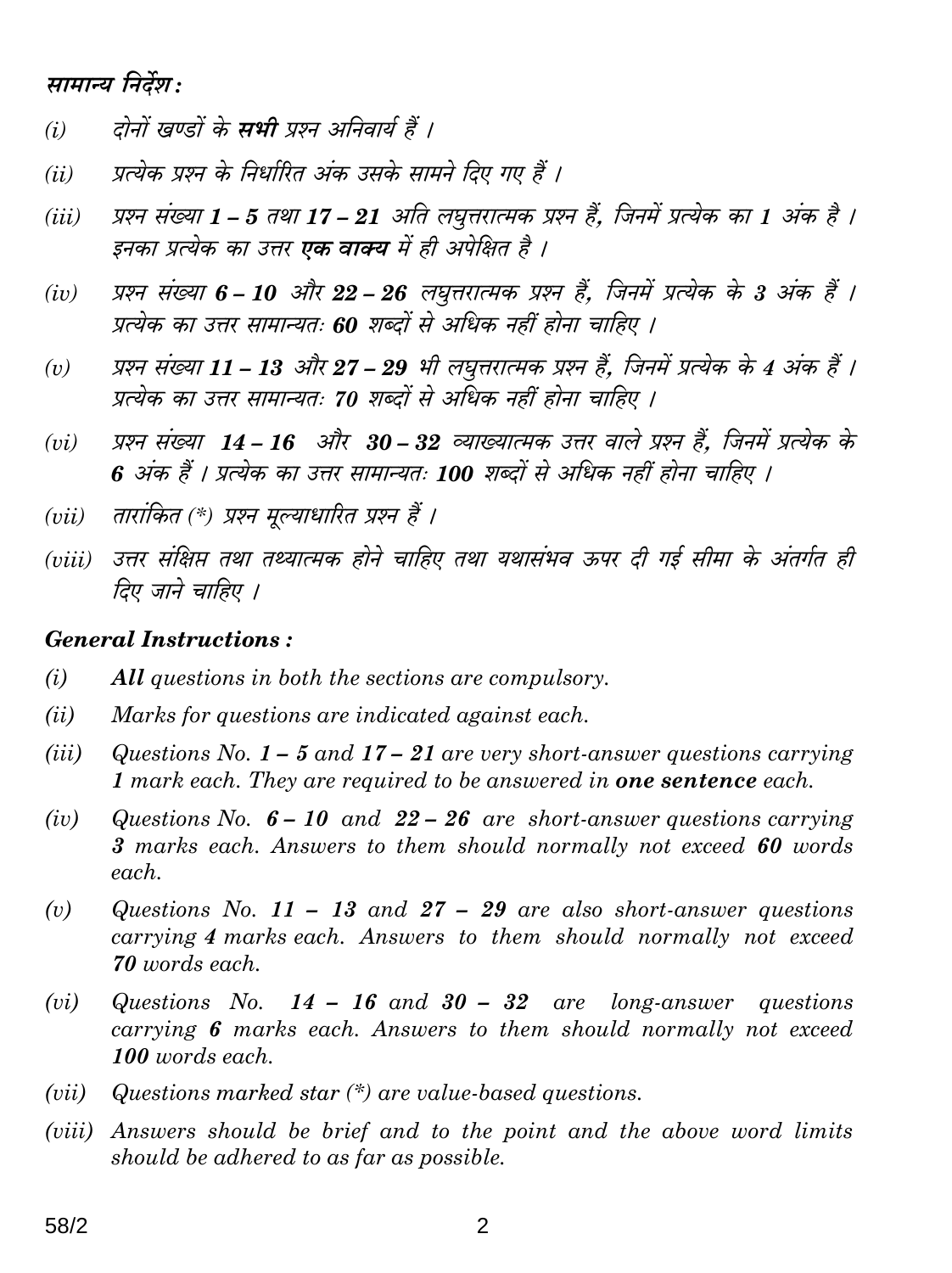#### खण्ड अ

### **SECTION A**

| 1.        | अपूर्ण अल्पाधिकार से क्या अभिप्राय है ?                                                                                                  | 1                         |
|-----------|------------------------------------------------------------------------------------------------------------------------------------------|---------------------------|
|           | What is imperfect oligopoly?                                                                                                             |                           |
| 2.        | एक उत्पाद की बाज़ार पूर्ति से क्या अभिप्राय है ?                                                                                         | 1                         |
|           | What is market supply of a product?                                                                                                      |                           |
| 3.        | 'बेलोचदार माँग' का अर्थ बताइए।                                                                                                           | $\boldsymbol{l}$          |
|           | Give the meaning of 'inelastic demand'.                                                                                                  |                           |
| $^*4.$    | सरकार ने विदेशी पूँजी को प्रोत्साहित करना शुरू कर दिया है । उत्पादन संभावना सीमा के<br>संदर्भ में इसका आर्थिक मूल्य क्या है ?            | $\boldsymbol{\mathit{1}}$ |
|           | The government has started promoting foreign capital. What is its<br>economic value in the context of Production Possibilities Frontier? |                           |
| 5.        | सीमांत सम्प्राप्ति (आगम) की परिभाषा दीजिए ।                                                                                              | 1                         |
|           | Define marginal revenue.                                                                                                                 |                           |
| 6.        | समझाइए तकनीकी प्रगति किस प्रकार एक फर्म द्वारा किसी वस्तु की पूर्ति का निर्धारक है ।                                                     | 3                         |
|           | अथवा                                                                                                                                     |                           |
|           | समझाइए आगतों की कीमतें किस प्रकार एक फर्म द्वारा किसी वस्तु की पूर्ति का निर्धारक<br>है ।                                                |                           |
|           | Explain how technological progress is a determinant of supply of a good<br>by a firm.                                                    |                           |
| <b>OR</b> |                                                                                                                                          |                           |
|           | Explain how input prices are a determinant of supply of a good by a<br>firm.                                                             |                           |

 $\mathfrak{S}$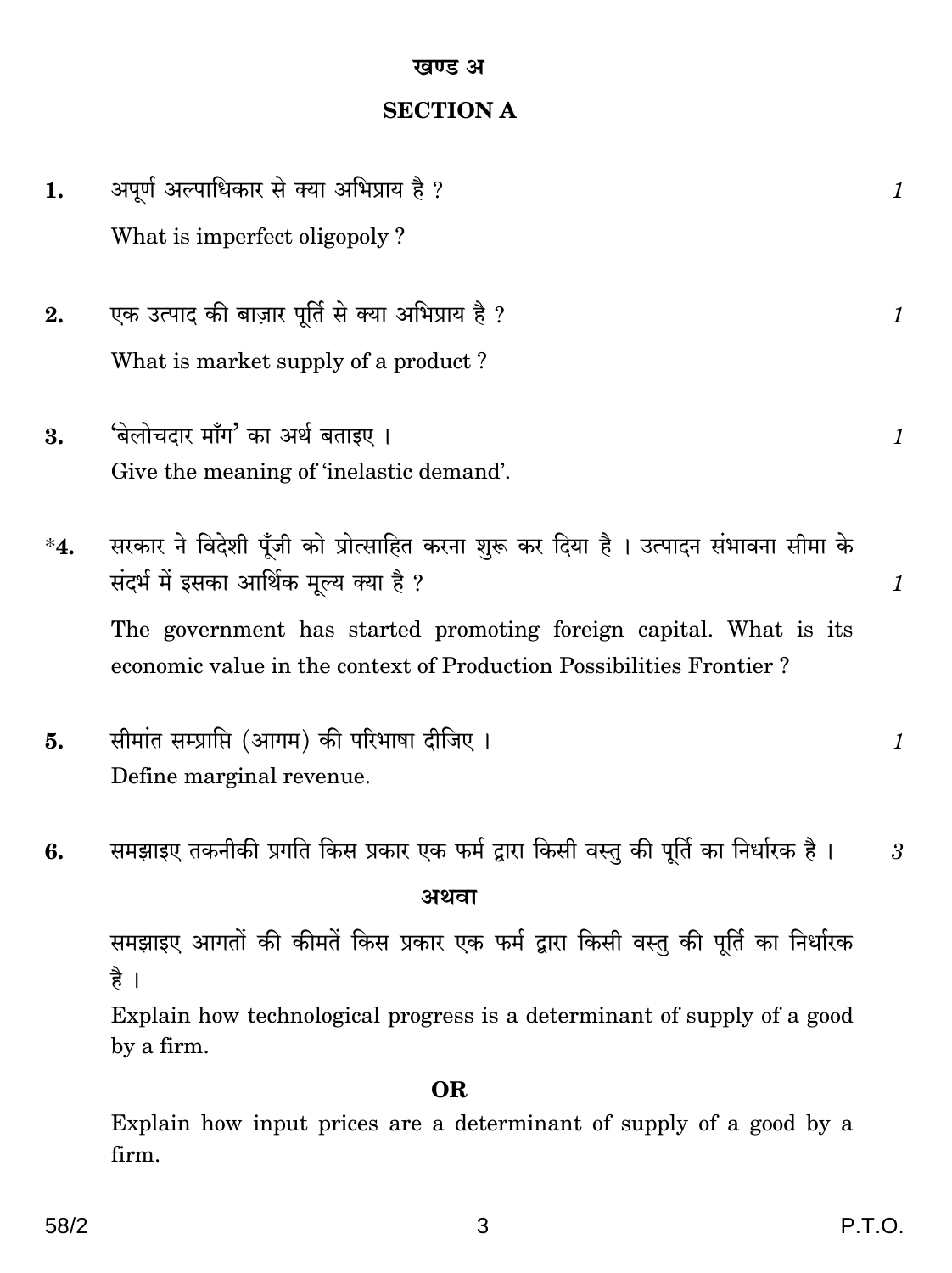- उत्पादन संभावना वक्र अवतल क्यों होता है ? समझाइए । 7. Why is Production Possibilities Curve concave? Explain.
- जब एक वस्तु की कीमत ₹ 10 से बढ़ कर ₹ 12 प्रति इकाई हो जाती है. तो इसकी माँग 8.  $25$  इकाई से घट कर  $20$  इकाई हो जाती है । इस वस्तु की माँग की कीमत लोच के बारे में 'व्यय विधि' द्वारा आप क्या कह सकते हैं ? When the price of a good rises from  $\overline{\tau}$  10 to  $\overline{\tau}$  12 per unit, its demand falls from 25 units to 20 units. What can you say about price elasticity of demand of the good through the 'expenditure approach'?
- अल्पाधिकार में फर्मों की संख्या कम क्यों होती है ? समझाइए । 9. 3 Why is the number of firms small in oligopoly? Explain.
- औसत सम्प्राप्ति (आगम) सदैव कीमत के बराबर क्यों होती है ? 10. 3 Why is Average Revenue always equal to price?
- कारण देते हुए 'परिवर्ती अनुपातों का नियम' समझाइए । 11. Giving reasons, explain the 'Law of Variable Proportions'.
- एक उपभोक्ता केवल दो वस्तुओं X और Y का उपभोग करता है और संतुलन में है। 12. दिखाइए कि जब वस्तु X की कीमत बढ़ती है, तो उपभोक्ता वस्तु X की कम मात्रा खरीदता है। उपयोगिता विश्लेषण का उपयोग कीजिए।

#### अथवा

किसी वस्तु की दी गई कीमत के आधार पर उपभोक्ता कैसे तय करेगा कि वह उस वस्तु की कितनी मात्रा खरीदे ? उपयोगिता विश्लेषण का उपयोग कीजिए ।

A consumer consumes only two goods X and Y and is in equilibrium. Show that when the price of good X rises, the consumer buys less of good X. Use utility analysis.

#### OR.

Given the price of a good, how will a consumer decide as to how much quantity of that good to buy? Use utility analysis.

4

3

3

 $\boldsymbol{4}$ 

 $\boldsymbol{4}$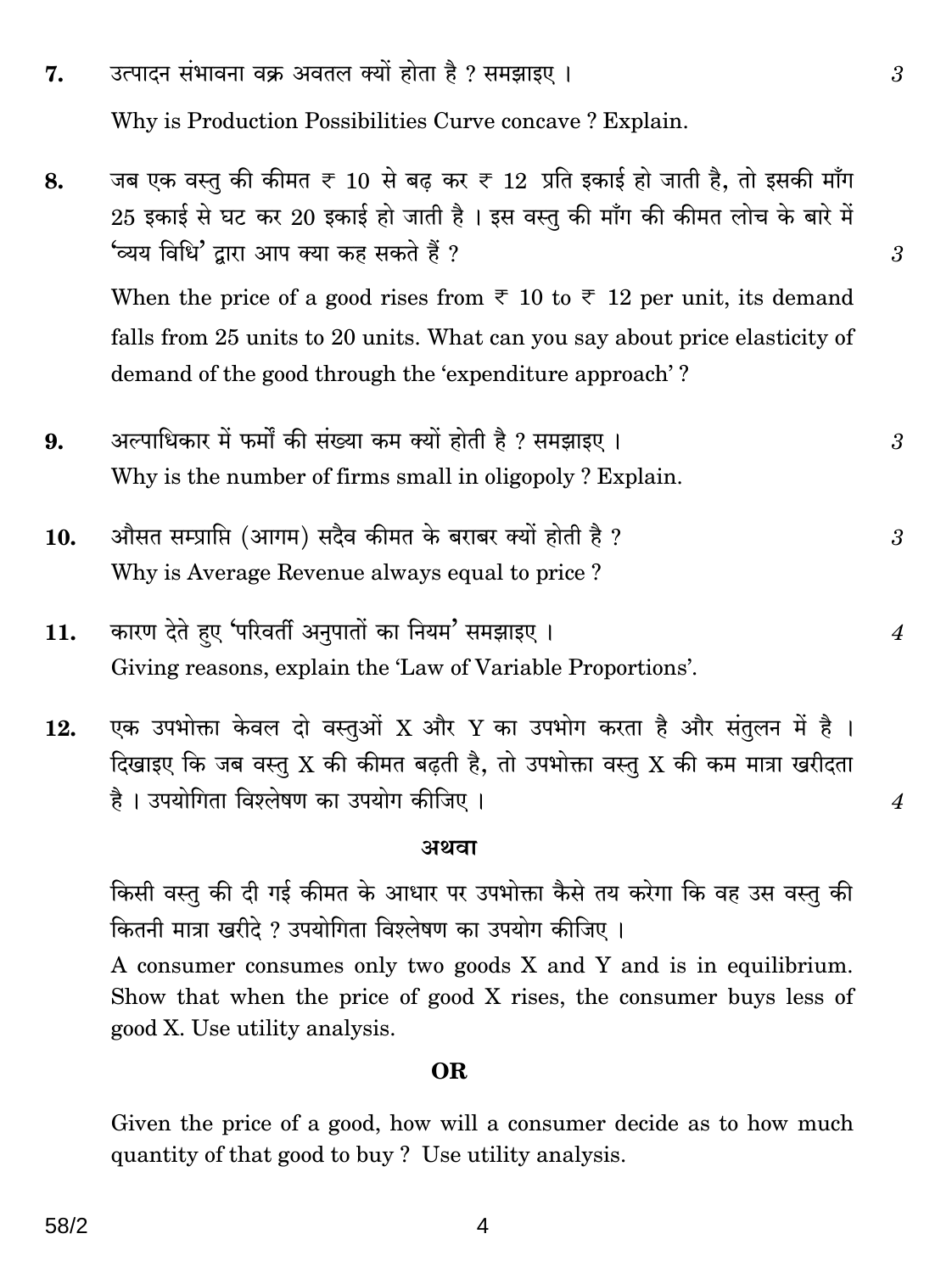- दी गई वस्तू की प्रतिस्थापन वस्तू की कीमत में परिवर्तन आने से दी गई वस्तू की माँग पर 13. क्या प्रभाव पड़ता है ? एक उदाहरण की सहायता से समझाइए । How does change in price of a substitute good affect the demand of the given good? Explain with the help of an example.
- एक वस्तु का बाज़ार संतुलन में है। वस्तु की माँग में 'वृद्धि' आती है। बाज़ार के दोबारा 14. संतुलन में आने तक इस परिवर्तन के कारण होने वाले प्रभावों की शृंखला समझाइए । रेखाचित्र का प्रयोग कीजिए।

Market of a commodity is in equilibrium. Demand for the commodity 'increases'. Explain the chain of effects of this change till the market again reaches equilibrium. Use diagram.

- निम्नलिखित प्रश्न केवल **दष्टिहीन परीक्षार्थियों** के लिए प्रश्न संख्या 14 के स्थान पर है । नोट:
- The following question is for the **Blind Candidates** only in lieu of Note: Q. No. 14.

एक वस्तु का बाज़ार संतुलन में है। वस्तु की माँग में 'वृद्धि' आती है। बाज़ार के दोबारा संतुलन में आने तक इस परिवर्तन के कारण होने वाले प्रभावों की शृंखला समझाइए । पहले और बाद के संतुलनों पर कीमतों की तुलना भी कीजिए।

Market for a commodity is in equilibrium. Demand for the commodity 'increases'. Explain the chain of effects of this change till the market again reaches equilibrium. Also compare prices at old and new equilibriums.

समझाइए क्यों एक अनधिमान वक्र (अ) नीचे की ओर ढलवाँ और (ब) उत्तल होता है। 15.

#### अथवा

संख्यात्मक उदाहरण की सहायता से 'प्रतिस्थापन की सीमांत दर' की अवधारणा समझाइए । अनधिमान वक्र पर इसका व्यवहार भी समझाइए।

Explain why is an indifference curve (a) downward sloping and  $(b)$  convex.

#### **OR**

Explain the concept of 'Marginal Rate of Substitution' with the help of a numerical example. Also explain its behaviour along an indifference curve.

6

6

 $\overline{A}$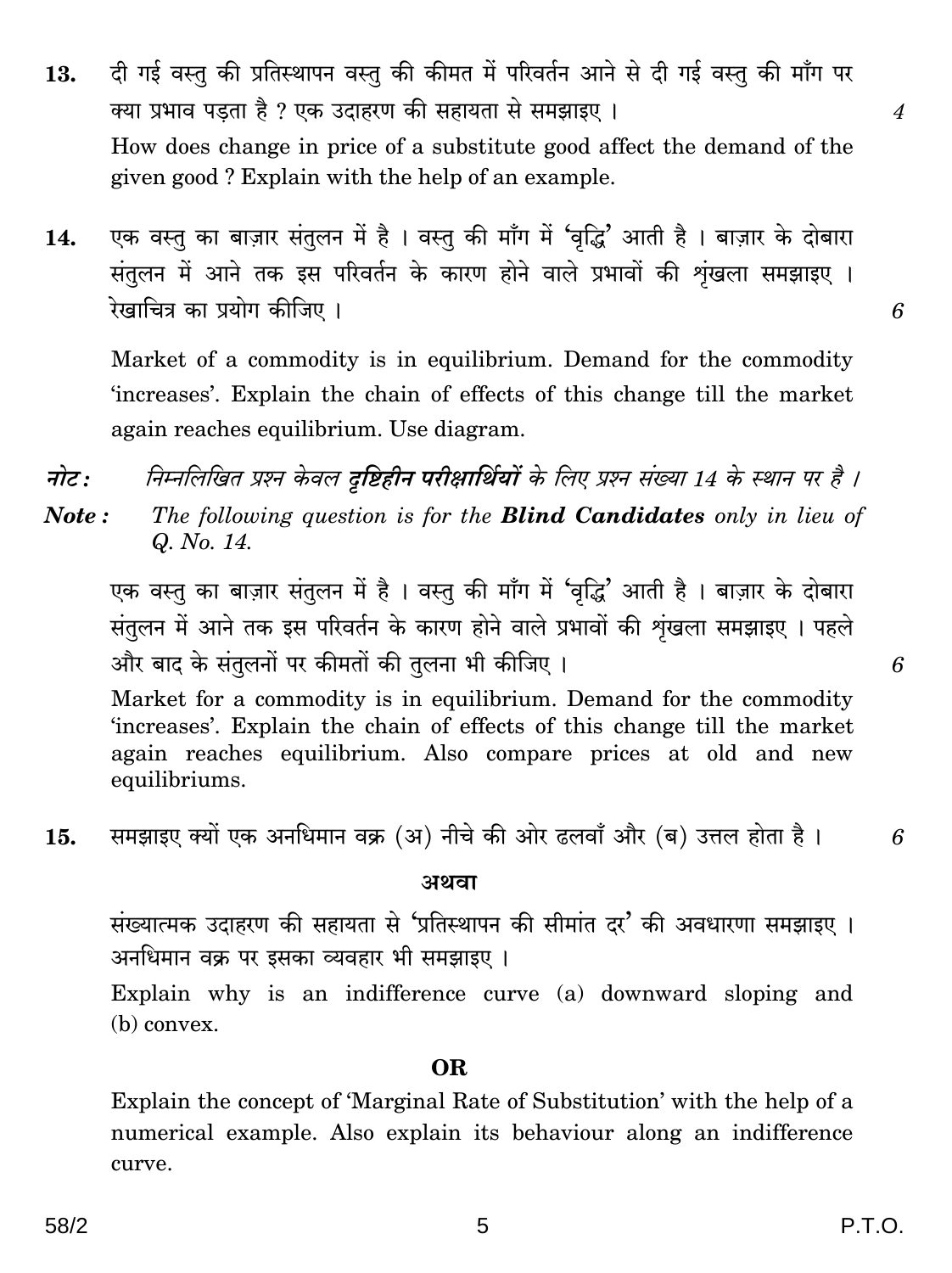एक फर्म के बारे में निम्नलिखित सूचना से, सीमांत लागत और सीमांत सम्प्राप्ति (आगम) के<br>आधार पर फर्म का संतुलन उत्पादन ज्ञात कीजिए । कारण बताइए । इस उत्पादन पर लाभ 16. भी ज्ञात कीजिए ।

|                   | कुल सम्प्राप्ति (आगम) | कुल लागत                    |
|-------------------|-----------------------|-----------------------------|
| उत्पादन<br>(इकाई) | (₹)                   | $(\overline{\overline{z}})$ |
|                   |                       |                             |
| 9.                | 12                    | 13                          |
|                   | 18                    | 17                          |
|                   | 24                    | 23                          |
|                   | 30                    | 31                          |

From the following information about a firm, find the firm's equilibrium output in terms of marginal cost and marginal revenue. Give reasons. Also find profit at this output.

| <b>Total Revenue</b> | <b>Total Cost</b> |
|----------------------|-------------------|
| ′₹`                  | (₹)               |
|                      |                   |
| 12                   | 13                |
| 18                   | 17                |
| 24                   | 23                |
| 30                   | 31                |
|                      |                   |

#### खण्ड ब

#### **SECTION B**

| 17. | पूर्ण रोज़गार से क्या अभिप्राय है ?                                                |  |
|-----|------------------------------------------------------------------------------------|--|
|     | What is full employment?                                                           |  |
| 18. | अस्थायी (लचीली) विनिमय दर से क्या अभिप्राय है ?<br>What is floating exchange rate? |  |
| 19. | सावधि जमाओं से क्या अभिप्राय है ?<br>What are time deposits?                       |  |
| 20. | अवस्फीति अंतराल की परिभाषा दीजिए ।<br>Define deflationary gap.                     |  |

 $58/2$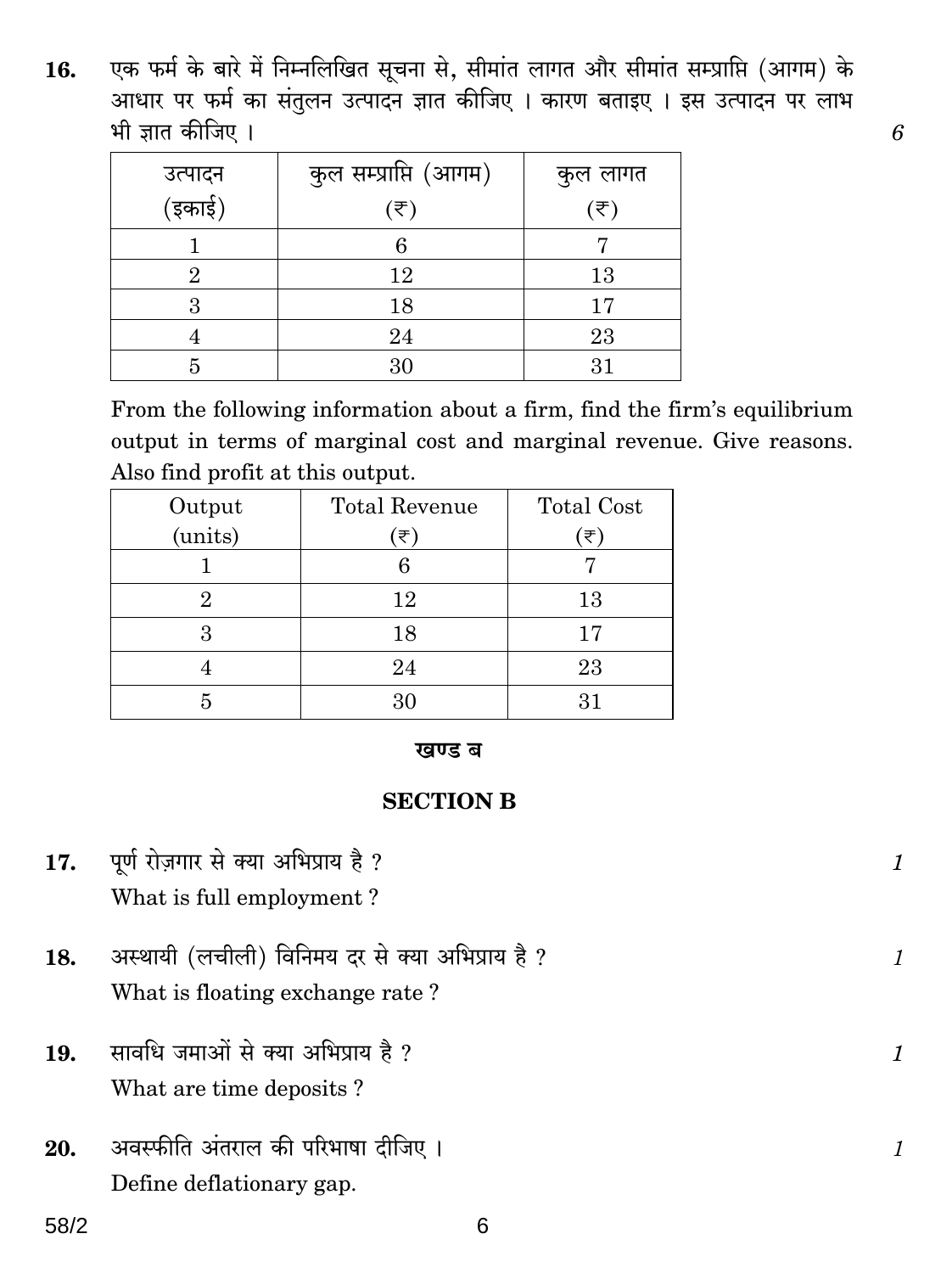- राजकोषीय घाटा की परिभाषा दीजिए। 21. Define fiscal deficit.
- मदा का 'लेखा की इकाई' कार्य का महत्त्व समझाइए। 22.

#### अथवा

Explain the significance of the 'Unit of Account' function of money.

#### OR.

Explain the significance of the 'Standard of Deferred Payment' function of money.

भुगतान संतुलन लेनदेनों में 'स्वायत्त' (स्वतंत्र) और 'समायोजन' हेतू लेनदेनों में अंतर 23. बताइए ।

Distinguish between 'autonomous' and 'accommodating' Balance of Payments transactions.

- जब किसी देश की विदेशी विनिमय दर बढ़ रही है, तो आयातों पर क्या प्रभाव पड़ने की 24. संभावना रहती है और क्यों ? When foreign exchange rate in a country is on the rise, what impact is it likely to have on imports and how?
- बाह्य कारणों (बाहरी प्रभावों) से क्या अभिप्राय है ? किसी धनात्मक बाहरी प्रभाव का 25. उदाहरण दीजिए और इसका लोगों के कल्याण पर पडने वाला प्रभाव समझाइए ।

What are externalities? Give an example of a positive externality and its impact on welfare of the people.

सरकारी बजट के संदर्भ में निम्नलिखित राजस्व प्राप्ति है या पूँजीगत प्राप्ति और क्यों ? 26.

- कर प्राप्तियाँ  $(i)$
- विनिवेश  $(ii)$

Is the following a revenue receipt or a capital receipt in the context of government budget and why?

- Tax receipts  $(i)$
- Disinvestment  $(ii)$

3

 $\mathcal{S}$ 

 $\mathcal{S}$ 

 $\mathcal{S}$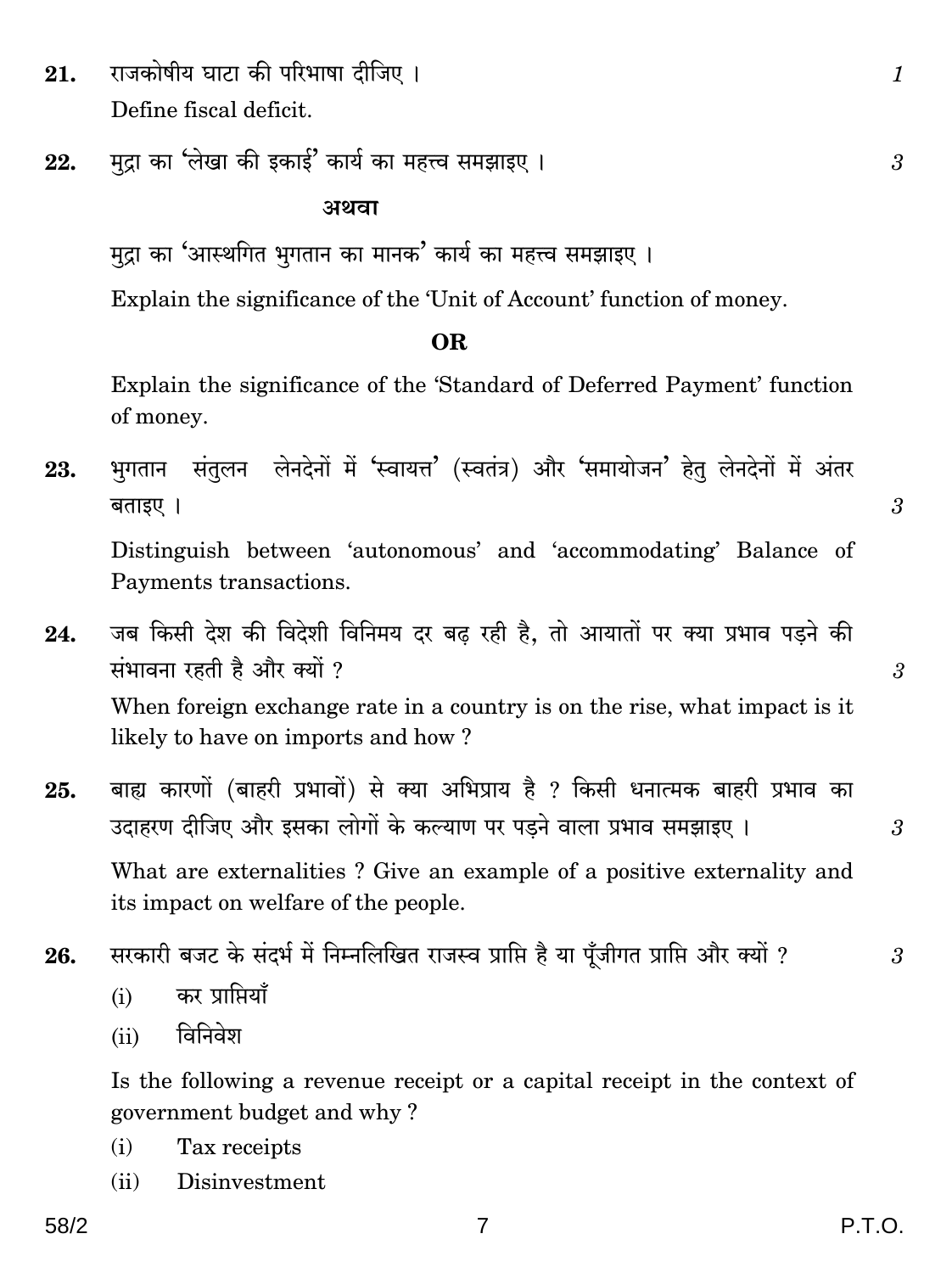उच्च आय वर्ग पर कर की दरें बढ़ा दी गई हैं । यह किस आर्थिक मूल्य को दर्शाता है ?  $*27.$ समझाइए ।

Tax rates on higher income group have been increased. Which economic value does it reflect? Explain.

केन्द्रीय बैंक का 'सरकार का बैंकर' कार्य समझाइए। 28.

अथवा

केन्दीय बैंक का 'बैंकों का बैंक' कार्य समझाइए ।

Explain 'Banker to the Government' function of the central bank.

#### OR.

Explain 'Bankers' Bank' function of the central bank.

एक अर्थव्यवस्था, जो कि संतुलन में है, के बारे में निम्नलिखित आँकड़ों से निवेश व्यय का 29. परिकलन कीजिए :

राष्टीय आय 1000  $=$ 

सीमांत बचत प्रवृत्ति  $=$  $0.20$ 

स्वायत्त (स्वतंत्र) उपभोय व्यय  $=$ 100

Calculate investment expenditure from the following data about an economy which is in equilibrium :

| National income                            | $= 1000$ |
|--------------------------------------------|----------|
| Marginal propensity to save                | $= 0.20$ |
| Autonomous consumption expenditure $= 100$ |          |

 $\boldsymbol{4}$ 

 $\overline{4}$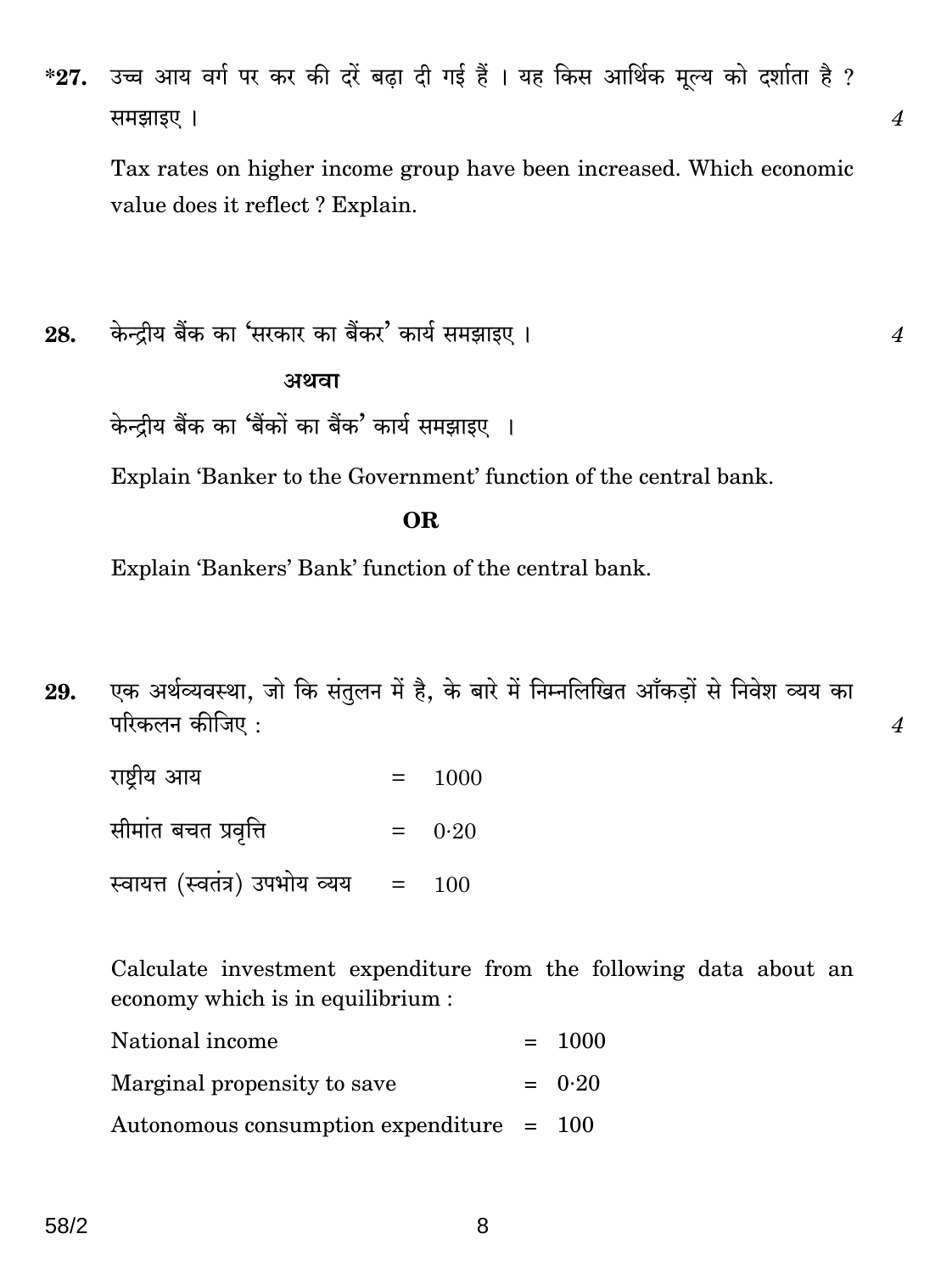बचत और निवेश फलन की सहायता से समझाइए कि अर्थव्यवस्था कब संतुलन में होती है। 30. यह भी समझाइए कि जब अर्थव्यवस्था संतुलन में न हो, तो अर्थव्यवस्था में क्या परिवर्तन आते हैं । रेखाचित्र का प्रयोग कीजिए ।

#### अथवा

बचत वक्र से उपभोग वक्र प्राप्त करने के दौरान लिए जाने वाले चरण बताइए । रेखाचित्र का प्रयोग कीजिए ।

When is an economy in equilibrium? Explain with the help of Saving and Investment functions. Also explain the changes that take place in an economy when the economy is not in equilibrium. Use diagram.

#### OR.

Outline the steps required to be taken in deriving the Consumption Curve from the given Saving Curve. Use diagram.

- निम्नलिखित प्रश्न केवल **दृष्टिहीन परीक्षार्थियों** के लिए प्रश्न संख्या 30 के स्थान पर है । नोट :
- Note: The following question is for the **Blind Candidates** only in lieu of Q. No. 30.

निवेश की परिभाषा दीजिए । बचत और निवेश फलन द्वारा राष्ट्रीय आय का संतुलन समझाइए । यह भी समझाइए कि जब अर्थव्यवस्था संतुलन में न हो, तो अर्थव्यवस्था में क्या परिवर्तन आते हैं।

#### अथवा

उपभोग फलन से क्या अभिप्राय है ? बचत फलन से इसे कैसे प्राप्त किया जा सकता है ? समझाइए ।

6

6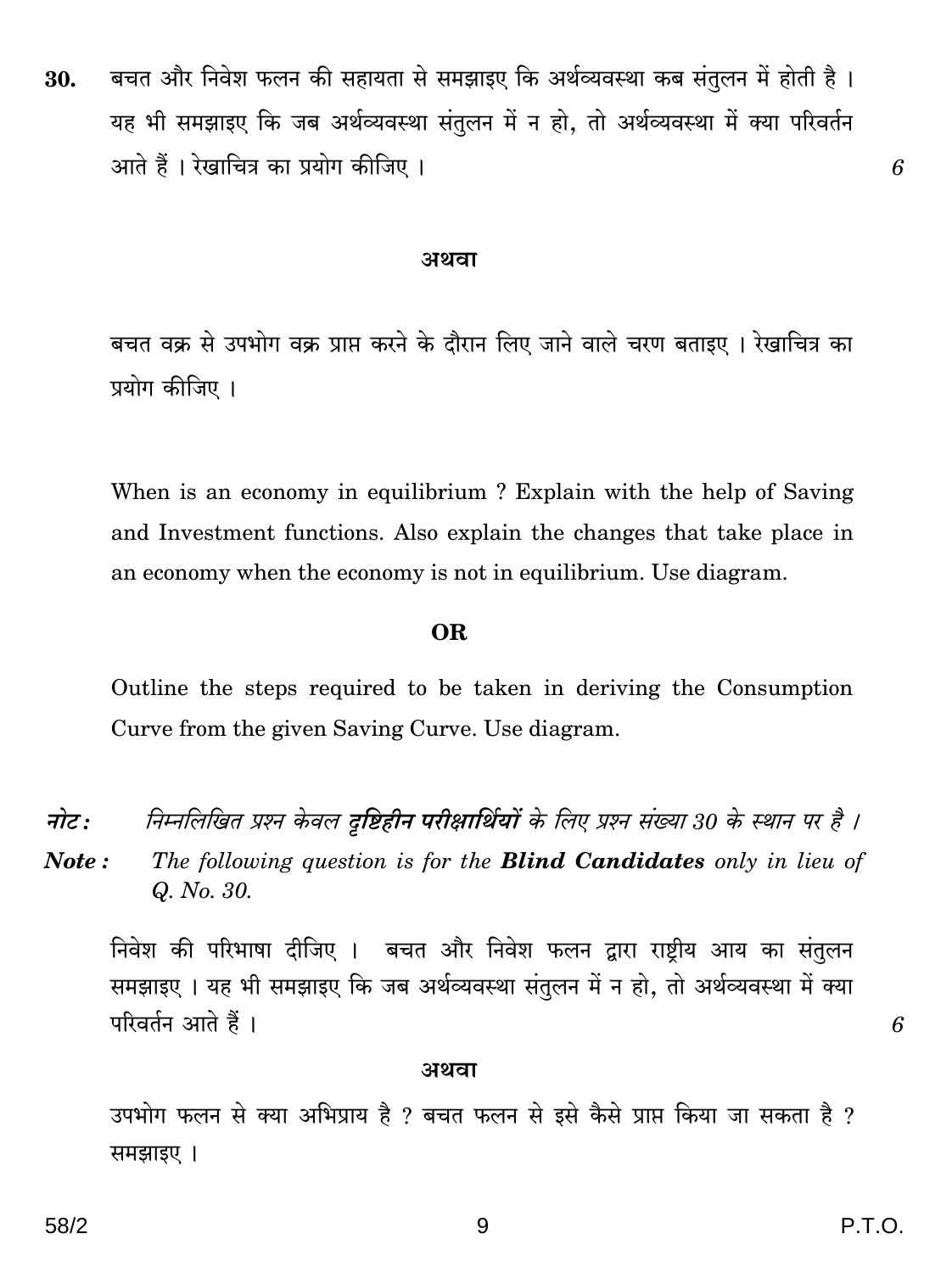Define Investment. Explain national income equilibrium through Saving and Investment function. Also explain the changes that take place in an economy when the economy is not in equilibrium.

#### **OR**

What is Consumption Function ? How can it be derived from the Saving Function ? Explain.

निम्नलिखित से 'राष्ट्रीय आय' और 'निवल राष्ट्रीय प्रयोज्य आय' का परिकलन कीजिए : 31. 4, 2

(इ अरब में)

स्टॉक में निवल परिवर्तन  $(i)$ 50 सरकारी अंतिम उपभोग व्यय  $(ii)$ 100 (iii) विदेशों को निवल पूँजीतर (चालू) हस्तांतरण 30 (iv) सकल देशीय अचल पूँजी निर्माण 200 निजी अंतिम उपभोग व्यय  $(v)$ 500  $(vi)$ निवल आयात 40  $(vii)$ मूल्यह्रास 70 (viii) विदेशों को निवल कारक आय  $(-) 10$  $(ix)$  निवल अप्रत्यक्ष कर 120  $(x)$  विदेशों को निवल पूँजीगत हस्तांतरण 25